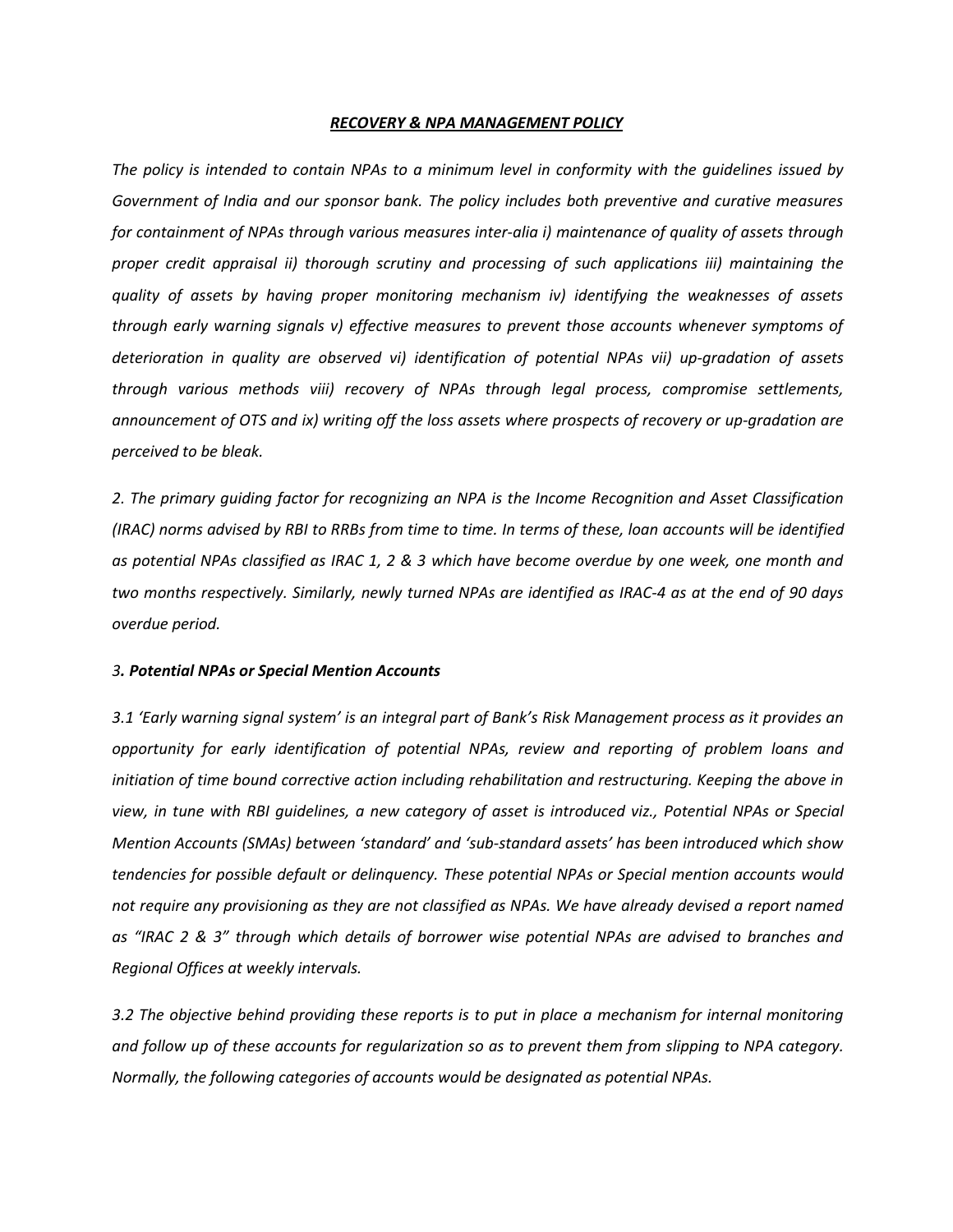*a) Accounts where interest/installment has not been served for 30 days.*

*b) Accounts which are not in default but showing early warning signals such as frequent return of cheques, non-submission of financials atregular intervals etc.,*

*c) Failure to complete the unit as per the project report.*

*3.3 The following are the reasons for default or account becoming special mention account.*

| a) Diversion of funds                     | b) Disputes within          | c) No contribution by the borrower      |
|-------------------------------------------|-----------------------------|-----------------------------------------|
| d) Natural calamities                     | e) Defective sanction       | f) Delay in disbursement                |
| g) Failure of activity                    | h) Poor maintenance of unit | i) Personal accidents                   |
| j) Borrower avoiding contacting with bank |                             | k) Delay in submission of required data |

*l) Increased competitionm) Sales not routing through our account*

*3.4 Once the account has been identified as IRAC-1, branches shall call the borrower over phone and* advise the borrower to reqularize the account immediately. If it is not reqularized and slips to IRAC-2, the *branch shall analyse the following:*

- $\triangleright$  The problem based on facts and circumstances and shall take immediate remedial steps for *upgrading the loan account.*
- *Diagnose the reasons for the deterioration of the asset is essential for taking remedial action. Close monitoring of the unit is required.*
- *Revalidate assumptions made at the time of sanction of loan duly undertaking the assessment of credit risk up to Rs.1.00 lakh. Regional Office hasto analyse in respect of loans above Rs.1.00 lakh.*
- *Verify correctness of documentation including revival position, creation/registration of charges, insurance cover etc., to be made and deficiencies if any have to be rectified <i>immediately*.
- *Verify whether charges pertaining to insurance, equitable mortgage, processing charges are due to be paid.*
- *Whether all parameters including gestation/moratorium details are fed in the system correctly.*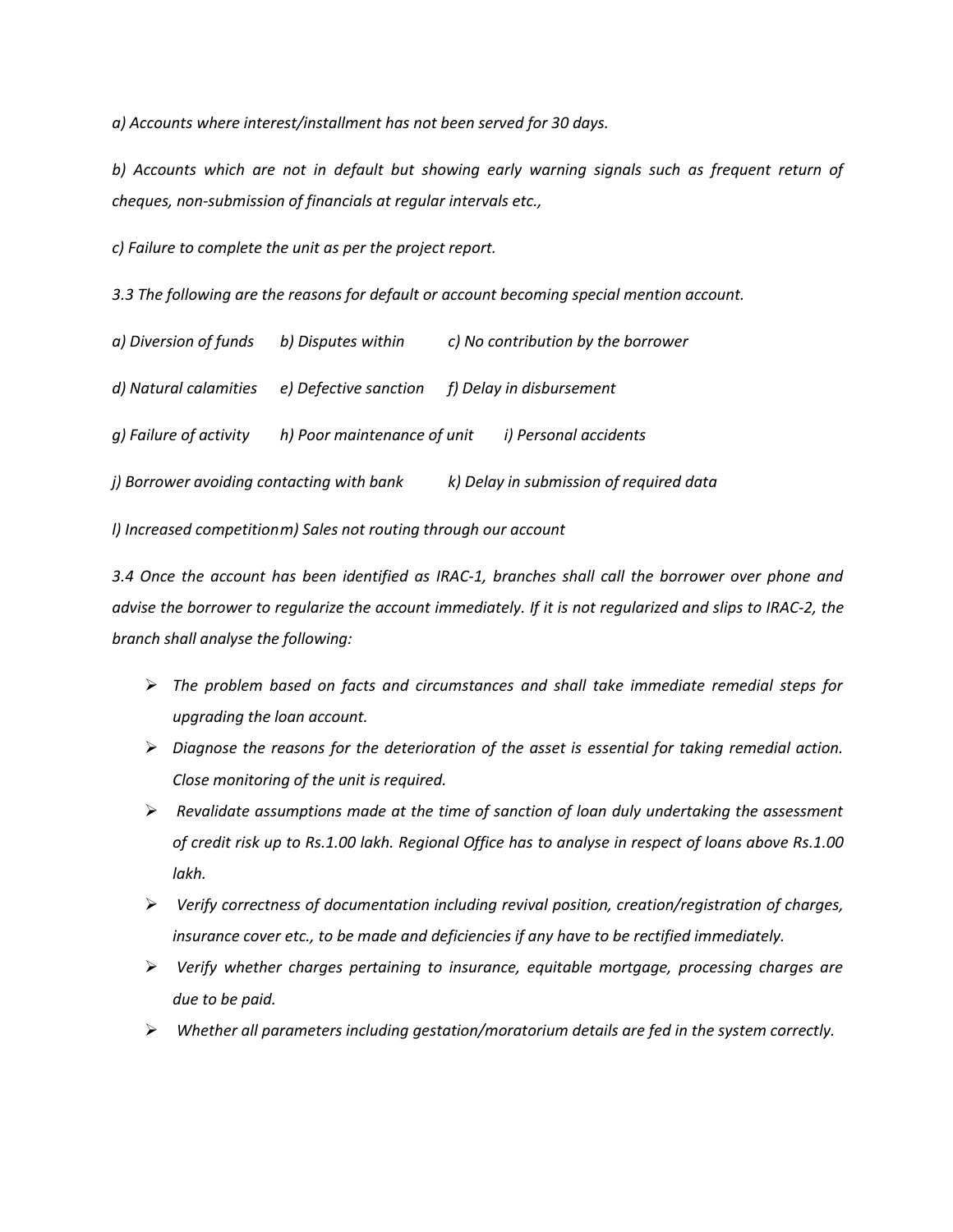- *Whether the problem faced by the borrower for delinquency isof temporary in nature or whether any proactive action like guidance, nursing, problem resolving from the bank-sideis required.*
- *Bring the deterioration in asset quality to the notice of the borrower and call upon him to regularize the account. Obtain realistic and time bound commitment from the borrower/guarantor to initiate necessary suitable steps to arrest deterioration in the loan quality.*

3.5 The system of identifying and classifying accounts as potential NPAs is in addition to and not in *substitution of the asset classification under IRAC norms.*

*3.6 In order to prevent loan accounts from becoming NPAs preventive measures to be taken are furnished in Annexure-I.*

## *4. Impaired Assets/Non-Performing Assets*

*4.1 There are several reasons for loan accounts becoming NPAs which can be categorized under three heads viz., External, Internal and Bank related reasons as furnished in Annexure-II. If these are handled properly many loan accounts can be prevented/upgraded.*

4.2 In order to have a proper monitoring mechanism, robust MIS has been put in place. Branches shall *maintain 'NPA Monitoring Register' (as furnished in Annexure-III) wherein crystallization of each NPA account will be done along with action proposed for recovery/regularization.*

*4.3 Branch wise/region wise NPA levels vis-à-vis NPAs as on March of previous Financial Year and increase/decrease over previous day shall be advised by IT Cell for the information of branches and management.*

4.4 Apart from above, the following reports will be provided by the IT Cell for better monitoring and *control:*

*a) Details of borrower wise/activity wise NPAs atweekly intervals.*

*b) Quick Mortality accounts atfortnightly interval*

*c) Loan accounts sanctioned recently but appearing as NPAs due to non-recovery of processing charges*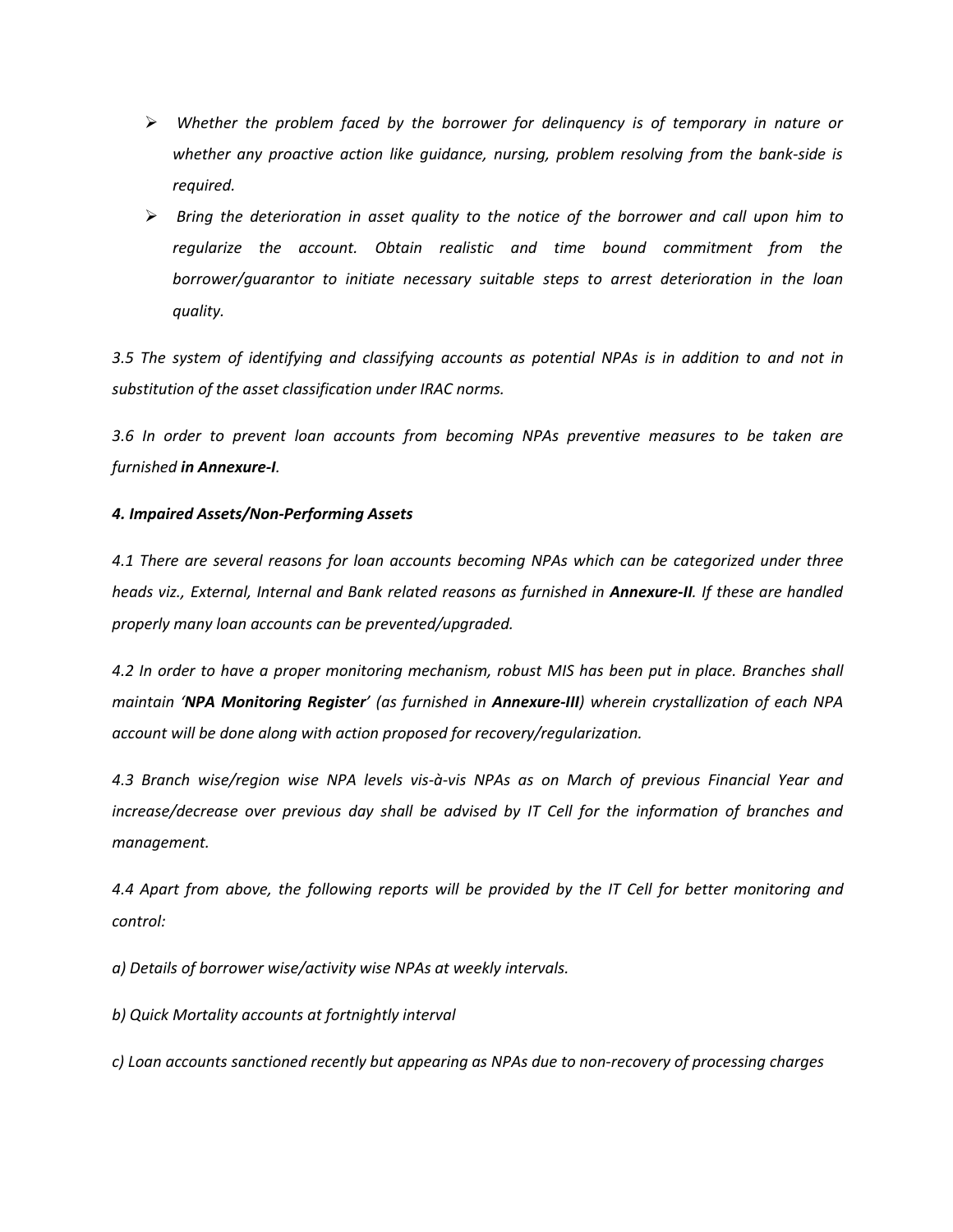*d) Fortnightly reports containing details of loans sanctioned in a month for amounts above Rs.1.00 lac, above Rs.5.00 lacs and NPA accounts above Rs.1.00 lac and NPAsabove Rs.5.00 lacs.*

e) NPA reports in excel format to enable branches to prepare reports as per their requirements to enable *them to maintain the data for easy reference and follow up.*

*f) Annual SA returns containing details of borrower wise asset classification and provision made.*

*4.5 The NPA Management department shall ensure the following:*

*Details of Top-50 NPA accounts and provision held against each account and the reasons for becoming NPA*

- *Details of fresh accounts turned in to NPA, Recovery made/renewed and written off*
- *Necessary provisions towards NPAs as per the extant RBIguidelines shall be made on a monthly basis.*
- *Analysis of NPAs shall be submitted on monthly/quarterly basis.*

*4.6 The NPA Management department at Head Office shall provide necessary inputs and guidance to regions and branches for reduction of NPAs depending upon the need & circumstances keeping the seasons and requirements in view.*

*4.7 Asset classification and stamping of accounts will be done at monthly intervals by the system.*

*4.8 The following action points are advised to branches when loan accounts become irregular:*

## *a) NPAs under Farm Sector & SHGs:*

*i) Conducting Gramasabhas in all our villages involving government departments' viz., Revenue Officials, Agriculture dept., village elders and well-wishers of bank to impress upon the farmer borrowers and SHG members with the advantages of prompt repayment of loans.*

*ii) Meeting the borrowers and insist for regularizing the loan accounts.*

*iii) Sending notices advising the borrower to regularize the loan account within ten days, immediately after the account appearing under IRAC-2. Reminder has to be sent after 15 days if not regularized.*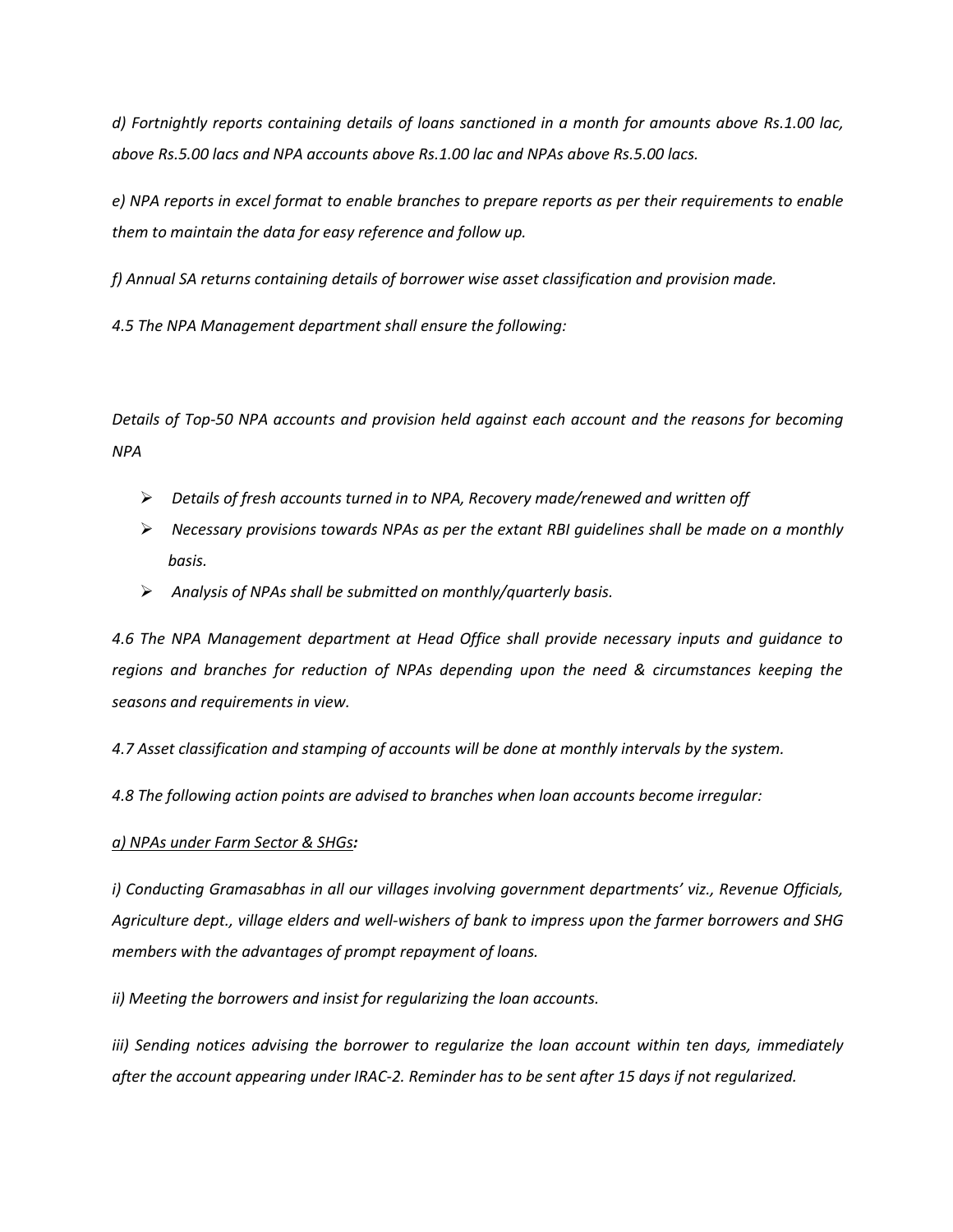*iv) Register Notice with Acknowledgement Due has to be sent if the account is not regularized after issuing ordinary notice and upon the account appearing under IRAC-3.*

*v) Legal notice hasto be issued to all high value agriculture loans where agriculture lands are mortgaged to our bank if the account is not regularized even after issuing registered notice.*

*vi) Recommendations for filing of suits have to be submitted where there are no chances of compromise* or compromise is not in the best interest of the bank duly ascertaining the latest addresses of borrowers *and guarantors and details of all assets (both movable and immovable) possessed bythem to pray for attachment before judgment.*

*vii) Compromises can be entertained where the recovery of entire dues is not possible through realization of property. Lokadalat mechanism can also be utilised wherever feasible*

*viii) Good SHGs services may be utilised for tracing out addresses of absconding/migrated borrowers*

ix) VO wise list (as per Annexure-IV) have to be compiled to have entire information of all SHGs at one *place and to update the same once in a month*

*x) IKP (Government agencies) and Village Organisations have to be involved for recovery and regularization of NPAs under SHG segment. Community Based Recovery Mechanism (CBRM) meetings at* branches have to be conducted at monthly intervals to review the recovery position.<br>b) NPAs under non-farm sector Loans:

*i) Auction notice in respect of gold ornaments should be issued to PGL-NPA accounts immediately after the account becoming NPA by following due procedure.*

*ii) Services of empanelled Enforcement agents, Recovery agents & Seizure agents can be utilized for the purpose of recovery.*

iii) Action under SARFAESI Act, 2002 is to be initiated for all eligible cases once the account slips to NPA *without any delay.*

*iv) Filing of suits praying for attachment of properties duly ascertaining the assets possessed by the borrower and guarantor.*

*v) Seizure notice should be issued to all vehicle loan accounts once the account slips to NPA.*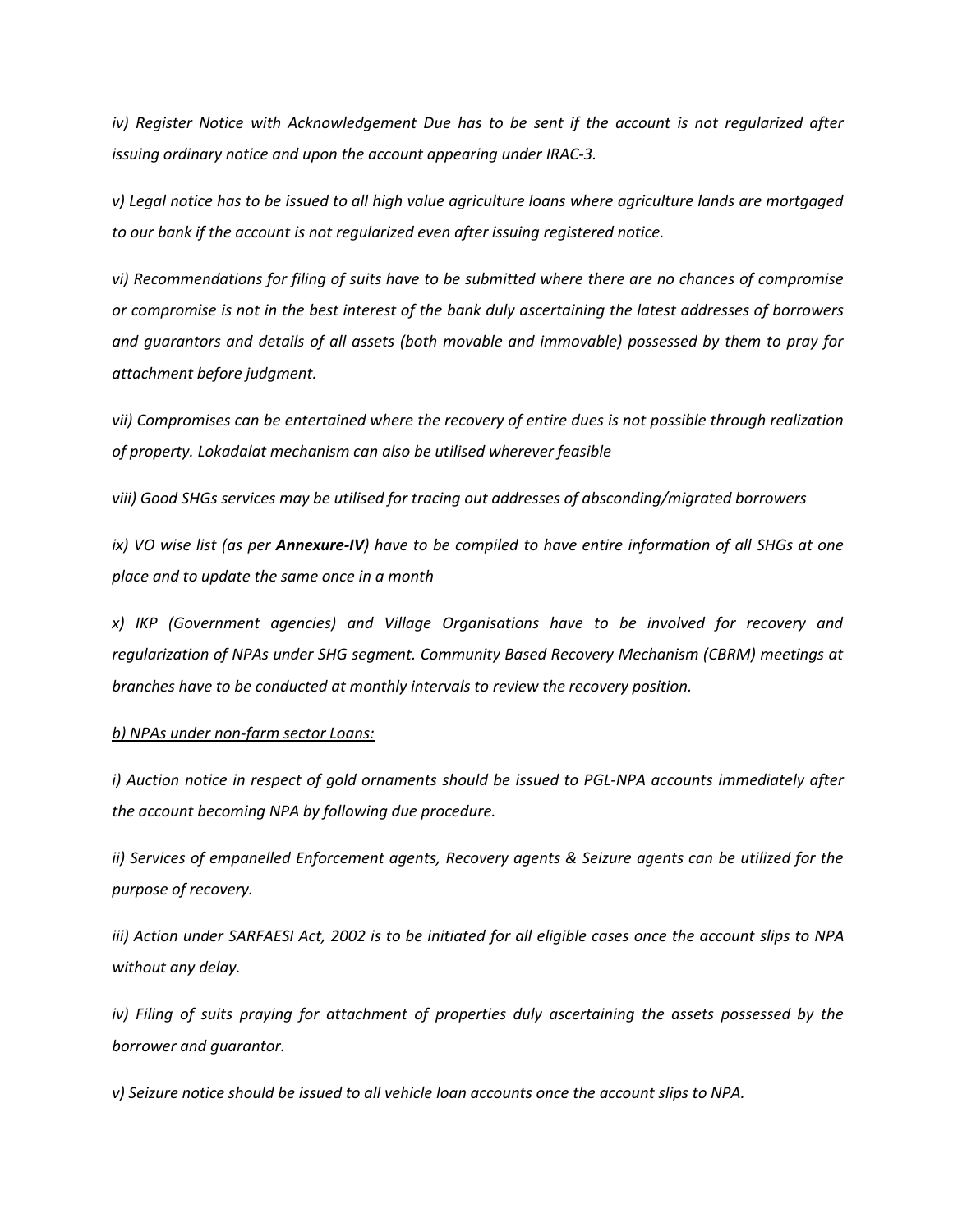*vi)* Contacting Placement Officers of respective colleges where a student borrower has pursued his/her *studies and searching through social network sites for tracing out the details of borrowers in respect of irregular Education loansand issuing notices.*

*vii) Addressing letters to employers requesting to extend cooperation in recovery of loan if the student borrower is employed.*

*viii) Contacting the employers, unions and associations of staff in various departments for tracing the present place of posting in respect of defaulting employees who have availed personal loans or address a letter to employer under RTI Act to advise the details of transferred/retired employees.*

*ix) Filing cheque bounce cases under Sec.138 of N.I. Act where Post Dated Cheque/ECS mandates have been dishonoured.*

*x) Taking up the over dues issue in JMLBC/DCC seeking the cooperation of respective departments for* recovery of loans.<br>xii) Furnishing lists of defaulters under government sponsored schemes to respective agencies requesting

*to extend cooperation in recovery/regularization of accounts.*

*xiii) Filing of cheating caseswherever misutilization has taken place.*

*xiv) Lodging claims under CGTMSE promptly.*

*xv) Utilising the One Time Settlement Scheme (OTS) as and when the Bank announces such schemes with due approval of Board.*

*xvi) Submitting requestfor waiver of legal action where recovery of loan is not possible through legal action.*

*xvii) Submitting recommendations for writing off loans where security is not available and adequate* provision has been made against the loan outstanding and it is certain that loan cannot be recovered by *any means.*

*xviii) Incentives to best performing branches.*

*4.9 Capacity building measures by conducting training programmes & workshops at our Staff Learning Centre (SLC) and at regions for field functionaries (keeping the newly recruited/promoted officers in view)*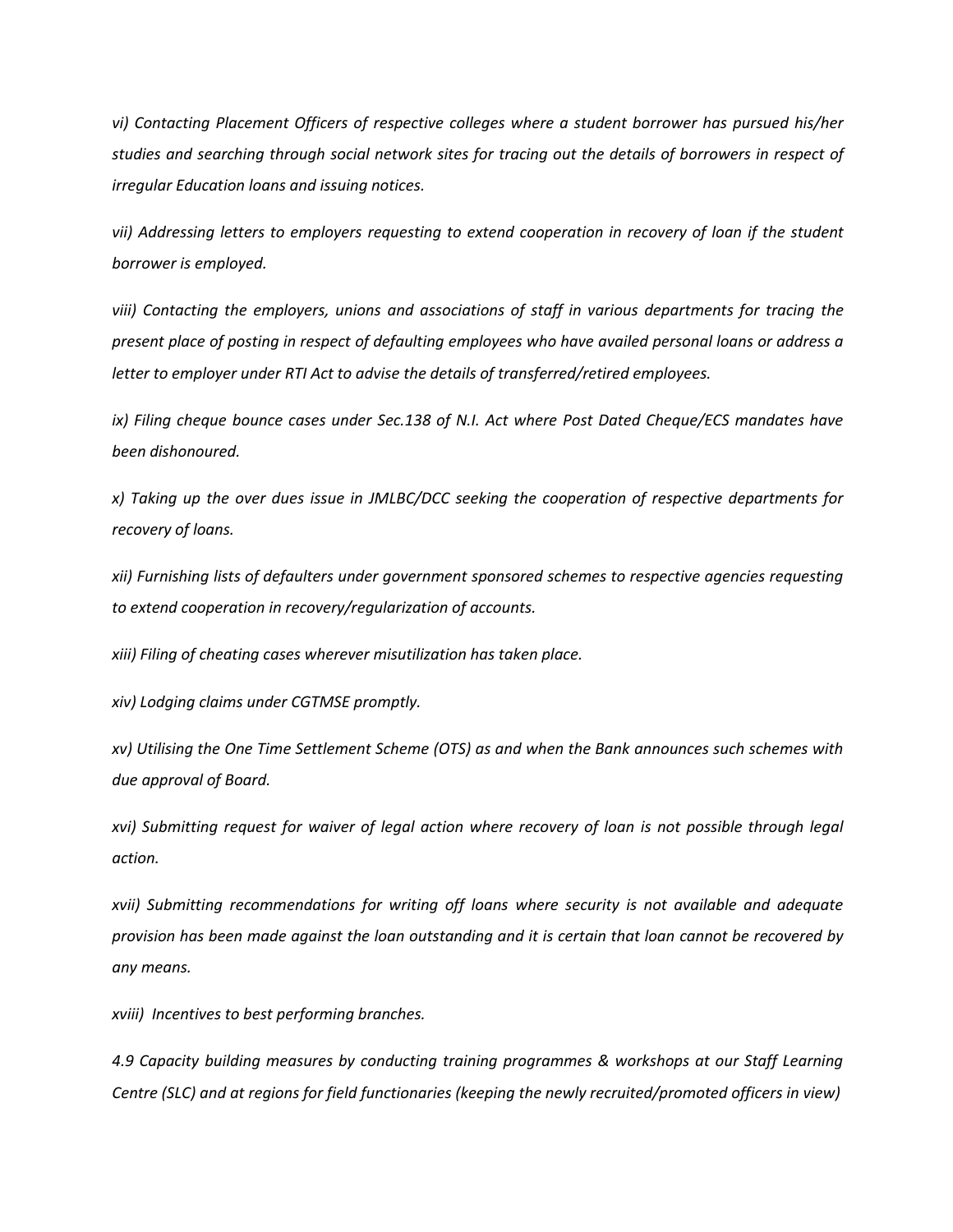*4.10 The following Master circulars have been issued and these circulars will be updated duly incorporating changes at yearly intervals.*

*i) Adv Cir.239/2016-17 dated 20.3.2017 Mastercircular on SARFAESI Act, 2002*

*ii*) Adv Cir.238/2016-17 dated 20.3.2017 Master circular on AUCA with accounting procedure

*iii) Adv Cir.240/2016-17 dated 20.3.2017 Lokadalat Procedure*

*iv) Adv Cir.241/2016-17 dated 20.3.2017 Mastercircular on Suit filing procedure*

*v) Adv Cir.51/2017-18 dated 14.7.2017 on NPA Monitoring Register & Crystallisation*

*vi) Adv Cir.87/2017-18 dated 20.10.2017 on maintain VO wise lists of SHGs*

*vii) Adv Cir.No.237/2016-17 dated 20.03.2017 Mastercircular on compromise*

*4.11 Monitoring of NPAs atHead Office will be done as under*

*a) NPAs having outstanding above Rs.20.00 lacs will be monitored by a committee headed by Chairman with General Manager-III and AGM (Credit & RRM) as committee members*

*b) Four General Managers shall monitor NPAs in the regions allotted to them.*

*c) Each Head of the Department will monitor the NPA position in their allotted region*

d) Top-100 NPA branches will be allotted to officials working at Head Office (each official 3 to 4 branches) *who will visit branches, participate in recovery drives and guide the branches.*

*4.12 Devised a format for 'Problem Loan Account Review" (Annexure-V) for loans above Rs.10.00 lakhs through which review will be done for high value advances and appropriate action plan would be given for regularization.*

4.13 Allotment of branches in a region to all Desk Officers working at regional office for close monitoring. *They will participate in recovery camps and contact the borrowers over phone and also in person during their visits to branches.*

4.14. Established Account Tracking Cell (ATC). The officials call the overdue borrowers (under IRAC 2, 3 & *4 and above) over phone and pursue for recovery.*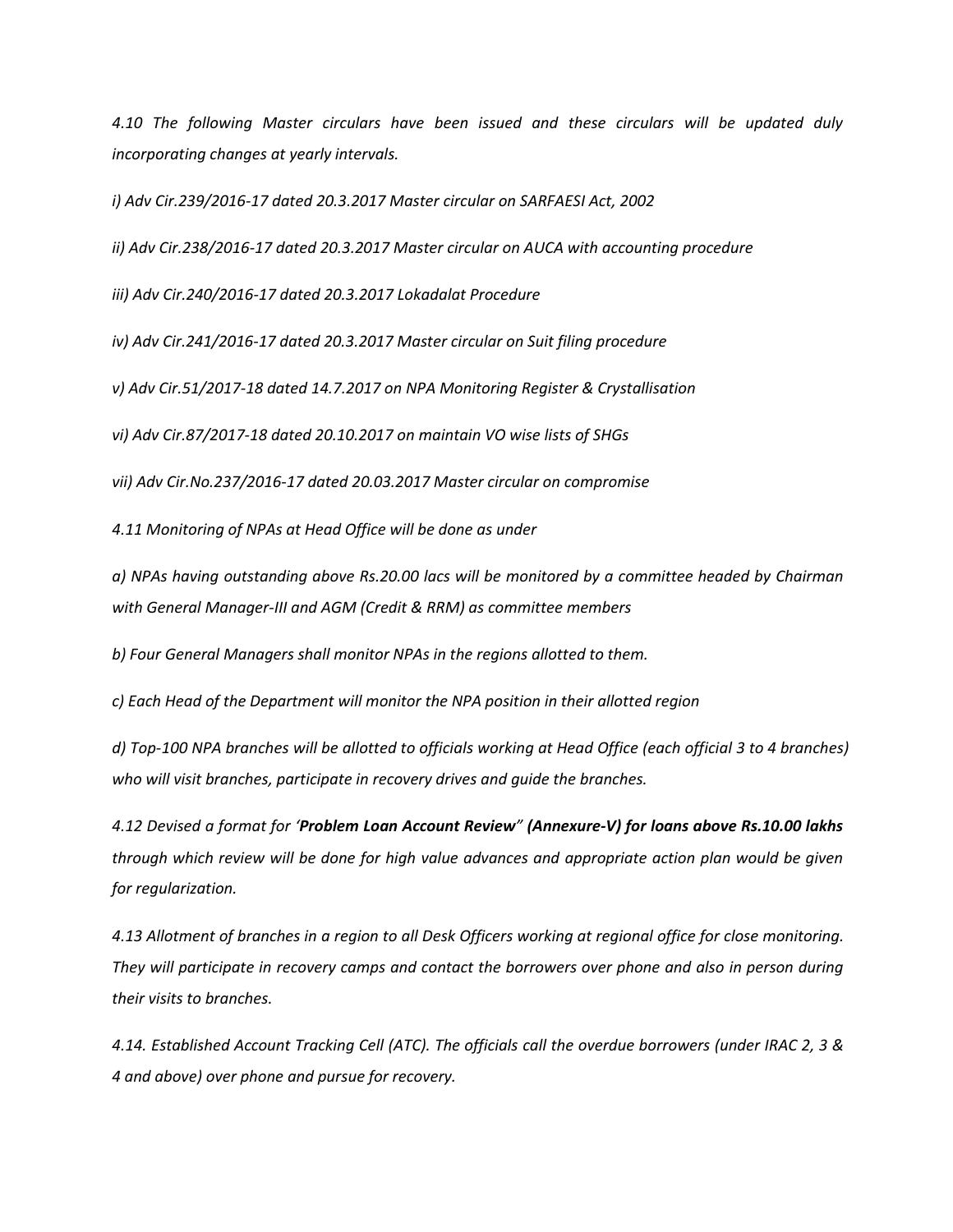*4.15 Review at different levels at monthly intervals for Regional Managers and to Senior Manager (Advances) at quarterly intervals by Head Office*

*4.16 Review for Branch Managers at monthly intervals and to Field Officers at quarterly intervals by Regional Office.*

4.17 Periodical review of SARFAESI cases and Suit filed cases by Head Office through Audio conference.<br>4.18 Conducting Advocates meet in all regions once in half year to review the position of pending cases.

*4.19 Designated one Desk Officer in each region exclusively for NPA monitoring.*

4.20 Sharing of data with CIBIL & other CICs so that our overdue borrowers will not be able to get loans *from other bank.*

## *5. Discretion for according approvals:*

*5.1 Transfer to Recalled Debts and Filing of suits: Regional Office CreditCommittee (ROCC) headed by Regional Manager along with Senior Manager (Adv) as Member Secretary, Senior Manager (Admin) and One Scale-III Branch Manager as members shall scrutinize and recommend the proposals to Head Office for wavier of legal action and suitfile..*

## *5.2 Powers to write off loss amount on accountof Compromise/OTS:*

*Up to Rs.3.00 lakh – HOCC-II*

*Above Rs.3.00 lakhs and up to Rs.10.00 lakhs – HOCC-I (headed by Chairman and all GMs as members)*

## *6. Review of Doubtful/Loss Assets/AUCA*

*6.1 Doubtful/Loss Assets/AUCA are not generally considered amenable to any rehabilitation efforts and* hence, these assets are being clubbed so that the focus of the review will shift entirely to various means *of recovery i.e. legal action, compromises, enforcement of security rights under SARFAESI etc., Importance is attached to AUCA also asrecovery efforts in these accounts might not have been exhausted. Further, there may be accounts which have deteriorated to Doubtful or Loss assets due to* mere passage of time and not due to deterioration of security and are still viable. Exclusive review of *such accounts should be done by the regions and necessary recommendations should be put up to Head Office including option of restructuring.*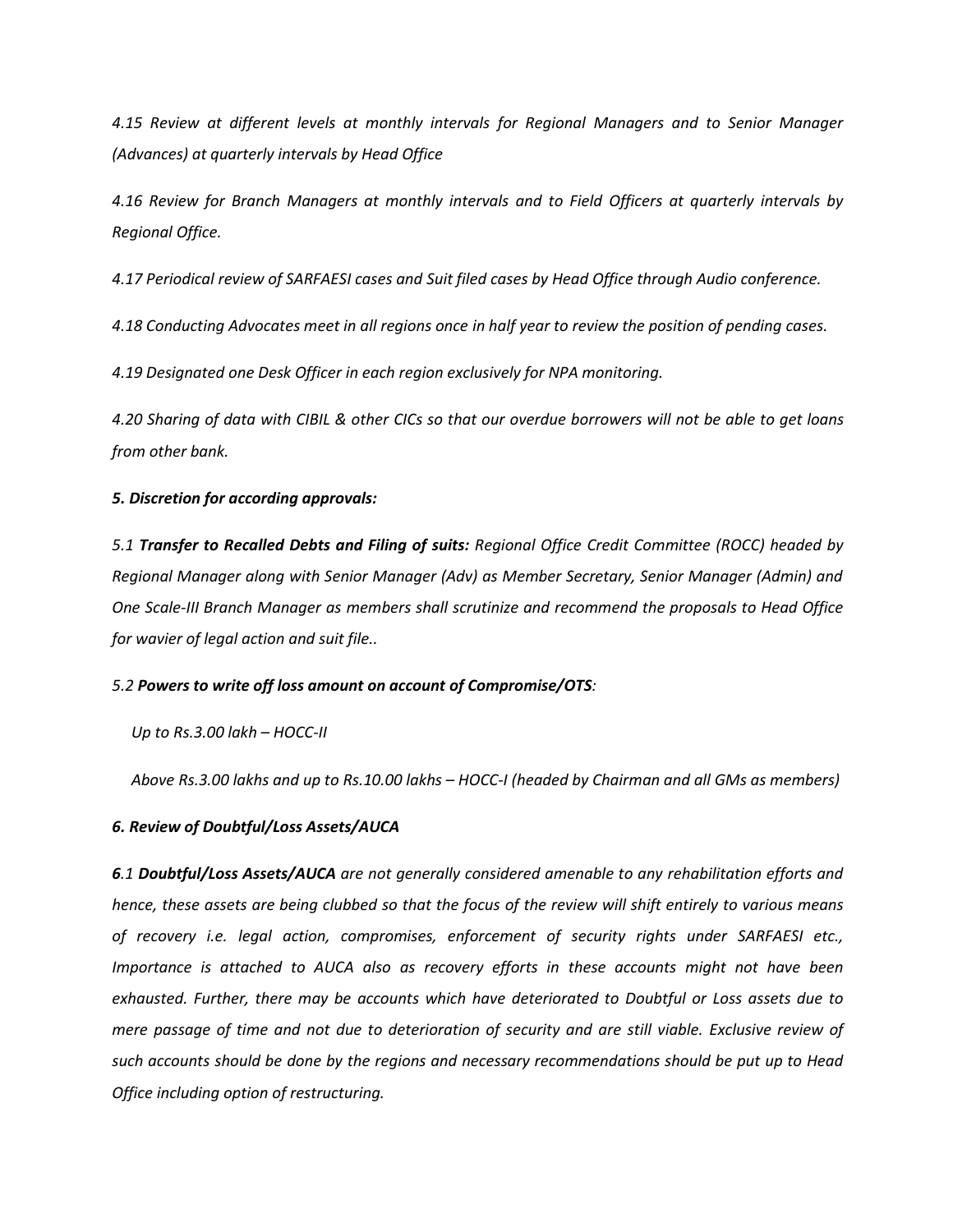6.2 Writing off loans: As a matter of policy, loans with small outstanding where recovery chances are *remote and adequate provision has been made will be reviewed every year. As part of cleansing of* Balance Sheet a prudent decision will be taken to write off such loans (excluding staff loans and fraud *related loans).*

## *Eligible accounts for write off:*

- *i) The accounts proposed to be written off should be classified as doubtful or loss assets (IRAC 5 and above) in respect of which approval for waiver of legal action has been granted.*
- *ii) The loan account should have adequate provision so asto contain the loss at minimum level.*
- *iii) The accounts to be considered for writing off include residual balances after appropriating the securities.*
- *iv*) The accounts where no security is available and the units not in existence can be *considered for write off.*
- *v) Accounts pertaining to fraud where staff accountability has been examined and legal and other proceedings have been completed can be considered.*
- *vi) Accounts where suits have been filed but chances of recovery are bleak even if the cases are decreed.*

## *2. The proposals for write off shall be accorded approval subject to adherence of the following:*

*i) Prior sanction for write offsmust be obtained from the competent authority by submitting the proposal in the prescribed format.*

*ii) All write off proposals should be thoroughly screened by the ROCC before submitting for approval.*

*iii) Staff accountability examination status has to be indicated in the proposals put up for write off.*

*iv) Write off should be effected only after transfer to Recalled Assets account.*

v) It has to be ensured that the authority approving the write off proposal did not sanction the advance *in question in his individualcapacity.*

*vi) Branches on receiving write off approvals should carry out the exercise and the amounts written off should be invariably parked in Advances Under Collection Account (AUCA) irrespective of outstanding.*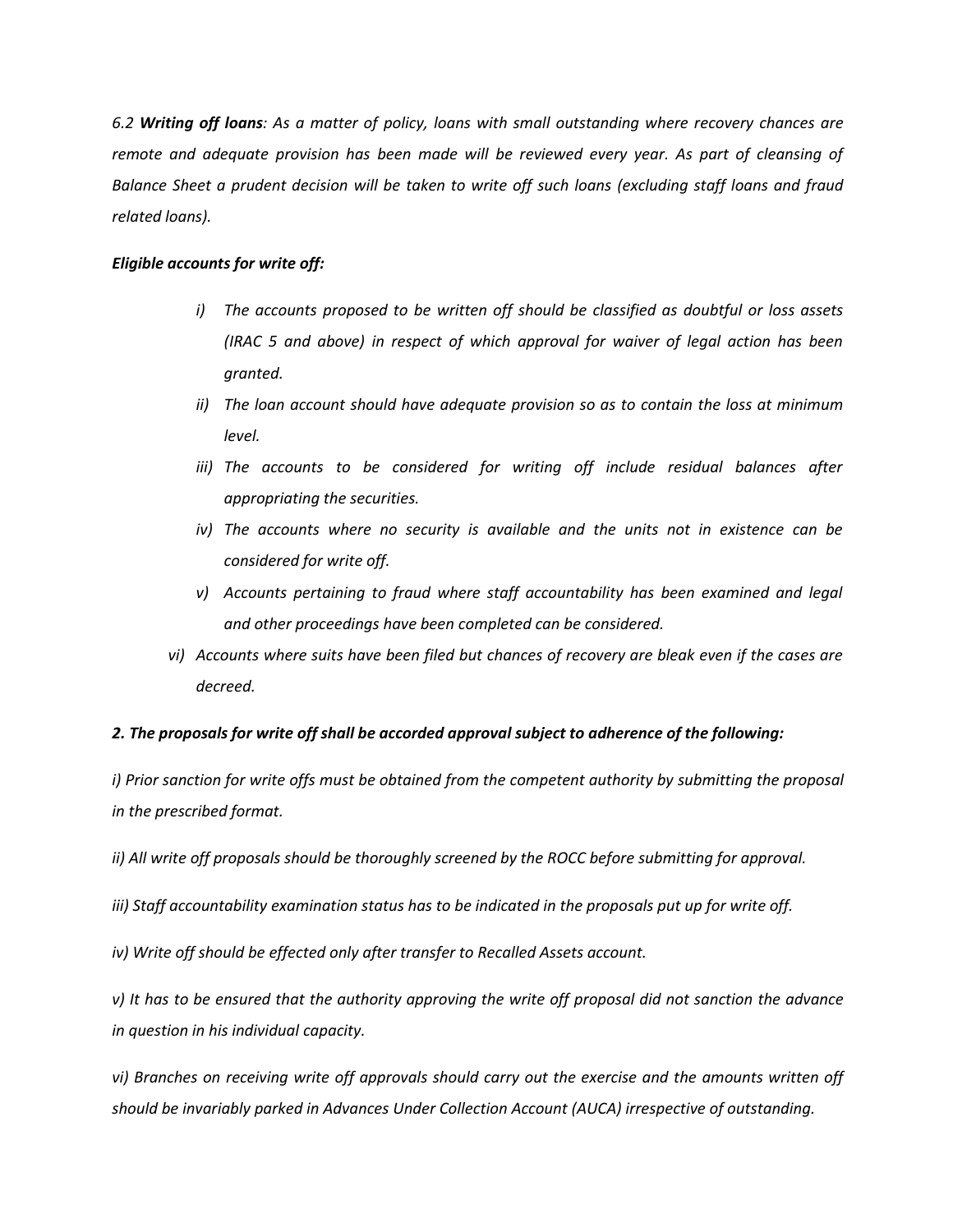vii) The details of written off accounts should be entered in the AUCA register invariably and should be *balanced once in a quarter.*

*viii) The follow up should be continued for recovery on par with other live accounts.*

*ix) It should be ensured that the relative documents are enforceable and legal options/compromise proposals to be explored.*

x) All possible steps to recover the dues have to be initiated and should be continued for recovery of *the debt even after write off in the larger interest of the bank.*

*xi) These accounts will be reviewed from time to time to watch the progress of recovery in such accounts and desirability of further continuation of an accountin AUCA.*

*xii) It should be ensured that the details of accounts written off are uploaded in CIBIL.*

*3. Branches will be advised to submit recommendations for writing off proposals to Regional Office duly verifying each NPA account as crystallised in NPA Monitoring Register in respect of eligible accounts. Regional Office in turn shall scrutinize and process the proposals. The discretion to accord write off approval will be delegated to ROCC from time to time.*

4. The branches will be advised to ensure that writing off loans should not in any manner dilute the *recovery mechanism and should not give any negative signals to regular and prompt borrowers.*

## *Removal of accounts from AUCA:*

- *a) As a matterof policy, accounts parked in AUCA will be reviewed from time to time by the committee constituted for the purpose with General Manager-III (Credit) as the chair person and AGM (Credit & RRM), CM (Credit &RRM)) and concerned RM as members. The committee will watch the progress of recovery in such accounts and desirability of further continuation of an account in the AUCA.*
- *b) As per the approved policy, removal of entry from AUCA may be considered after 2 years of parking the amount on the recommendation of review committee where no future recovery is possible, no security of any sort is available and borrower/guarantor are not traceable and continuation of AUCA accounts is not going to serve the purpose, such accounts may be reversed with the approval of board.*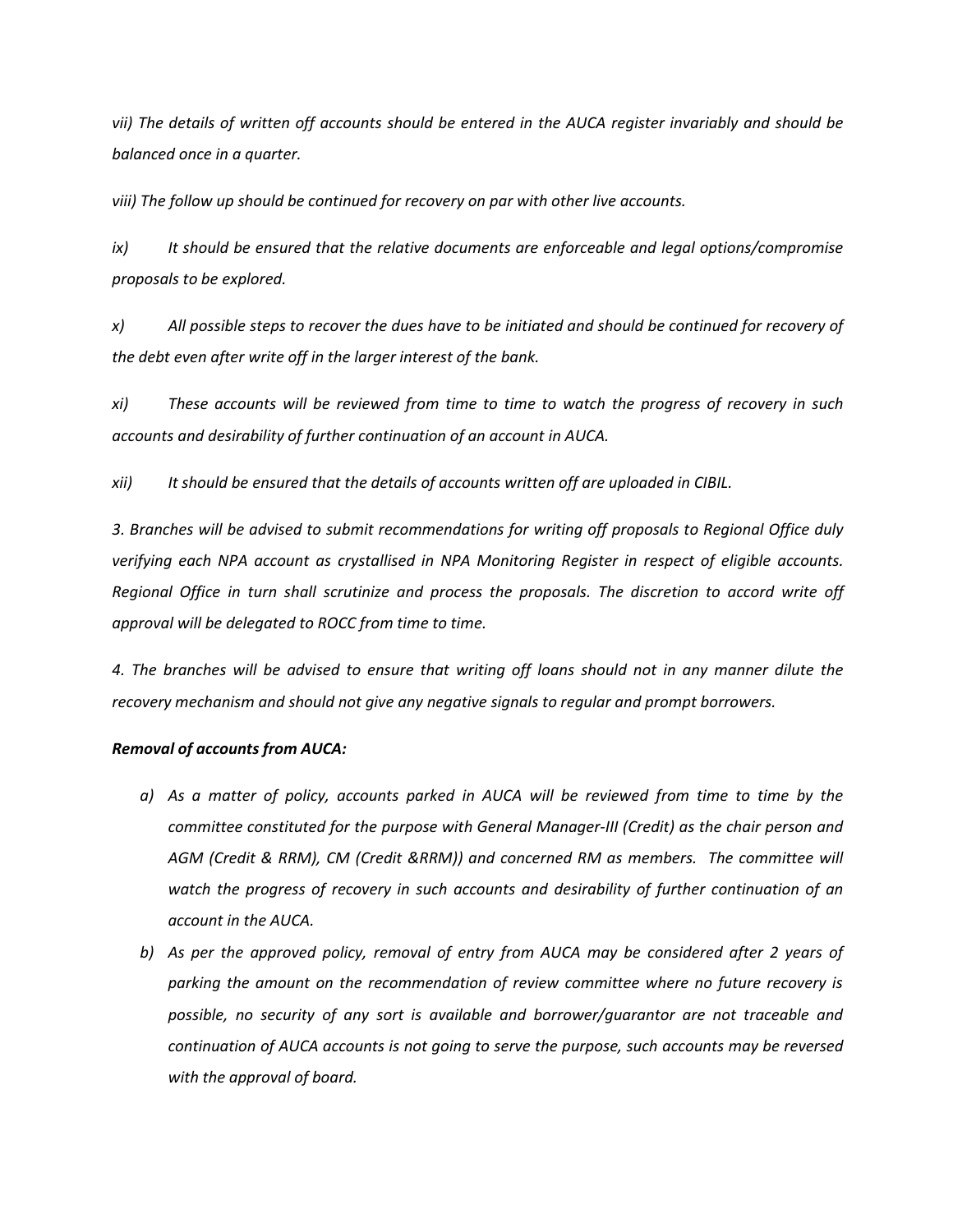- *c) When AUCA accounts are considered under compromise proposals and partial amount is received by way of compromise, the residual amount in AUCA may be removed.*
- *d) In respect of AUCA accounts, in which details of individual accounts are not traceable and a consolidated amount is held in AUCA, at the time of migration to CBS, the amount may be reversed after fully satisfying with the staff accountability aspect.*

*i) The branch should have sent notices to borrower and guarantor demanding the repayment atleast twice during the preceding two year period.*

*ii) The branch should confirm that all possible steps to recover the loan have been taken and no further prospects of recovering the debt and writing off is in the larger interest of the bank.*

*iii) The branch should confirm that no staff lapses were observed leading the account to writing off.*

*iv) The details of loan have been uploaded in CIBIL.*

*v) The branch has to submit the recommendations.*

vi) On receipt of the recommendations from the branches, the ROCC has to examine the details case by *case and put up their recommendations to review committee who in turn will put up their recommendations to HOCC-II.*

*vii) Upon the approval of HOCC-II, the same would be advised to the branches through Regional Office for passing necessary proforma entries at their end.*

viii) The branch has to pass proforma entries in AUCA register by mentioning as "By removal from AUCA" *as under and note the details in a separate register for future record.*

*ix) Partial removal may be permitted in case of compromise settlement has been approved by the bank, accepted by the borrower and repayment was made as per agreed terms.*

*x) The residual amount to the extent of balance in AUCA over and above the amount of compromise settlement has to be removed from AUCA.*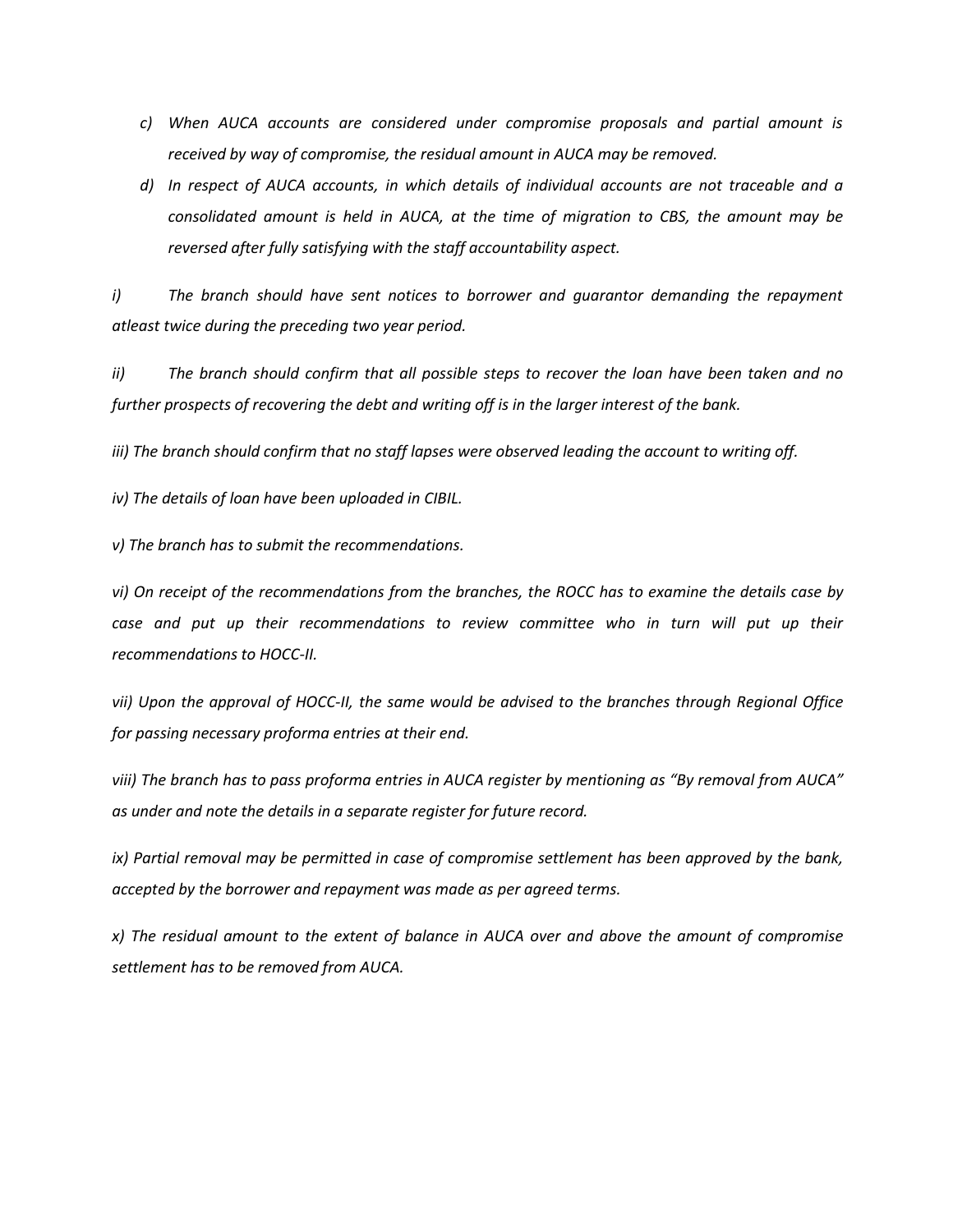#### *Annexure-I*

### **PREVENTIVE MEASURES**

- 1. Conducting thorough and proper pre-sanction survey
- 2. Gathering Opinion reports
- 3. Ascertaining existing income (verifiable income from all sources) and assessment of projected income
- 4. Independent valuation of property offered as collateral security and ascertaining the actual possession by the applicant
- 5. Adherence to the KYC norms
- 6. Bank statement for 6-12 months to ascertain actual salary & other obligations
- 7. Detailed pre-sanction report in loan application
- 8. Furnishing full details in loan application (filling up all columns)
- 9. Proper and correct documentation/ensuring data purification in CBS
- 10. Advising all terms and conditions before disbursement and ensuring their compliance
- 11. Timely and adequate finance
- 12. Fixing realistic repayment schedule keeping the cash flows in view
- 13. Obtaining Post Dated Cheques (PDC)/ECS mandates for all non-farm sector loans/Standing Instructions and ensuring to lodge the PDC/executing the Standing Instructions
- 14. Ensuring proper end use of funds
- 15. Regular inspection/monitoring/post facto follow up
- 16. Recording the details of visits/unit inspection in Inspection Register
- 17. Collecting and feeding the Mobile/Phone numbers in CBS (computer) and contacting the borrowers over phone regularly
- 18. Timely mitigation and relief arrangements to the affected borrowers
- 19. Serving notices on ongoing basis wherever required
- 20. Participating in village meets, SHG meetings and other social activities
- 21. Maintaining good rapport with village elders and opinion leaders
- 22. Good rapport with government agencies
- 23. Avoiding crowded coverage of units and indiscriminate lending
- 24. Utilising the services of Business Facilitators/Recovery agents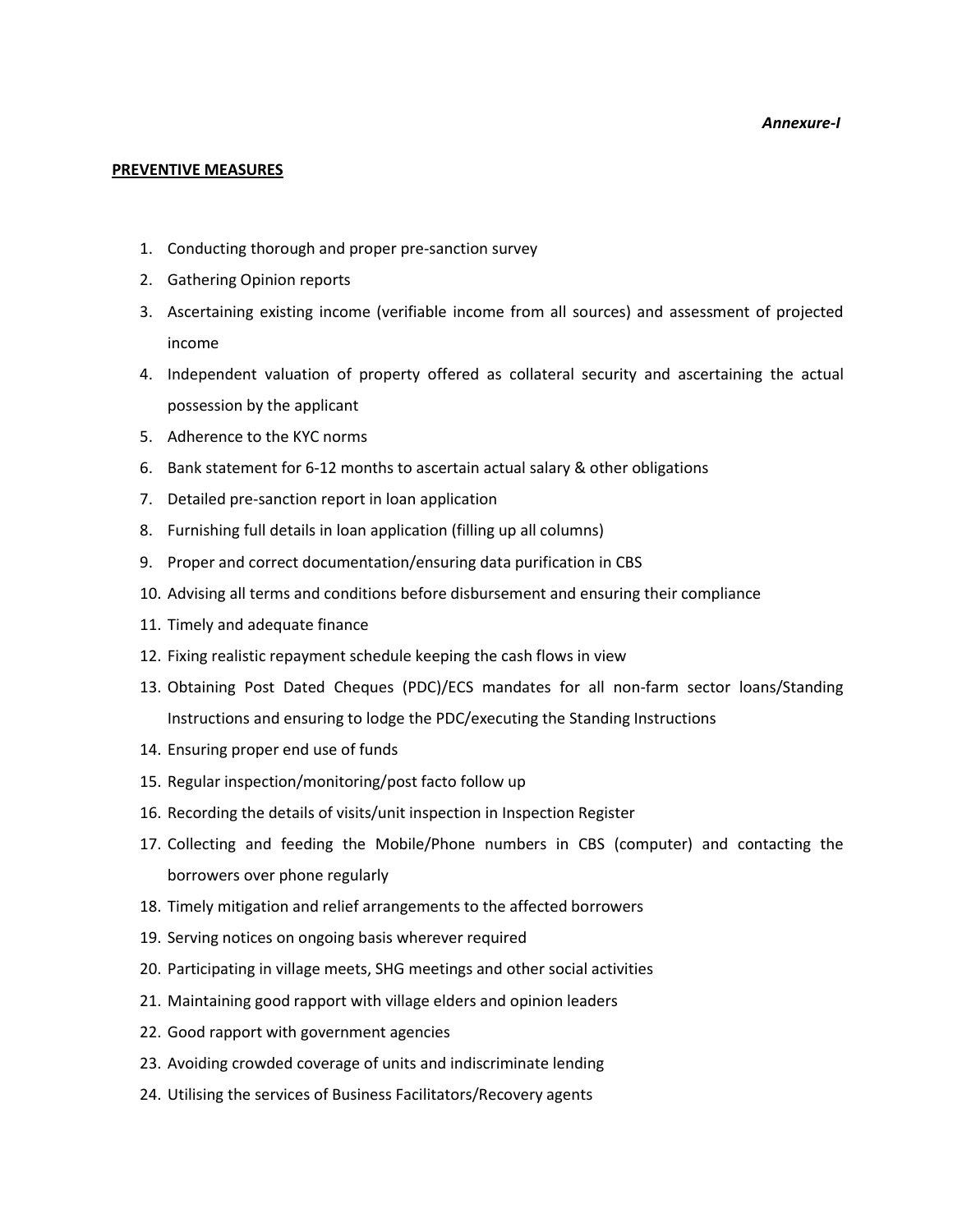- 25. Scrutiny of CIBIL report of the prospective borrower.
- 26. Involving VVV Clubs, Good SHGs, Village elders in recovery
- 27. Prompt Seizure/Attachments and disposal where warranted
- 28. Submission of defaulters list to government agencies, IKP, LDM etc.,
- 29. Case by case study and analysis in respect of overdue accounts
- 30. Identification of potential NPAs
- 31. Team approach among branch staff
- 32. Covering all eligible cases under CGTMSE
- 33. Ensuring timely obtention of RLs/Renewal of limits
- 34. Replacement of loans wherever necessary with due approval.
- 35. Viability studies to be conducted in respect of stressed assets for up gradation.
- 36. Viable units to be rehabilitated within the time frame.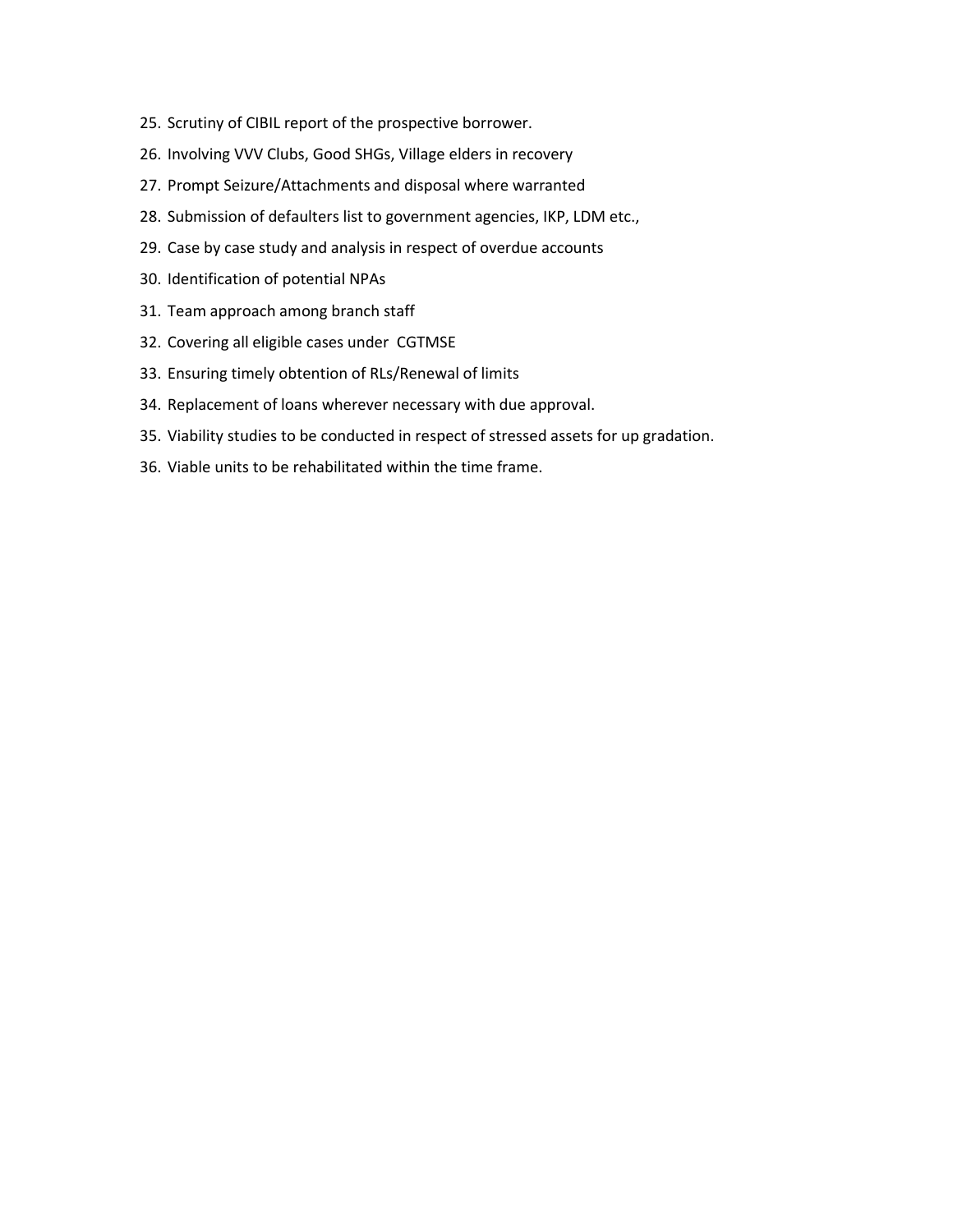## *CAUSES OF NPAs (Annexure-II)*

The factors responsible for creation of NPAs can be categorised under three heads viz., External, Internal and Bank related.

## **External Reasons**:

- i) Calamities Natural & Personal
- ii) Political Interference in recovery process & Statements
- iii) Failure of activity
- iv) Geographical factors
- v) Recession in the economy
- vi) Price rise

## **Internal Reasons:**

- i) Misutilisation of loan
- ii) Diversion of funds
- iii) Lack of managerial/technical skills
- iv) Poor maintenance of unit
- v) Personal accident/death
- vi) Shifting of unit
- vii) Labour problem
- viii) Marketing problem
- ix) Willful default

## **Bank related Reasons**:

- i) Improper identification of borrower
- ii) Inadequate appraisal
- iii) Delay in loan sanction
- iv) Not reviewing/renewing the cash credit accounts within the stipulated period.
- v) Under/Over financing
- vi) Fixation of insufficient gestation/Repayment period
- vii) Lack of post disbursement follow up
- viii) Lack of borrower contact
- ix) Lack of recovery effort
- x) Lack of commitment in staff
- xi) Lack of information to borrower on due date, amount of repayment
- xii) Not adhering to the terms of sanction.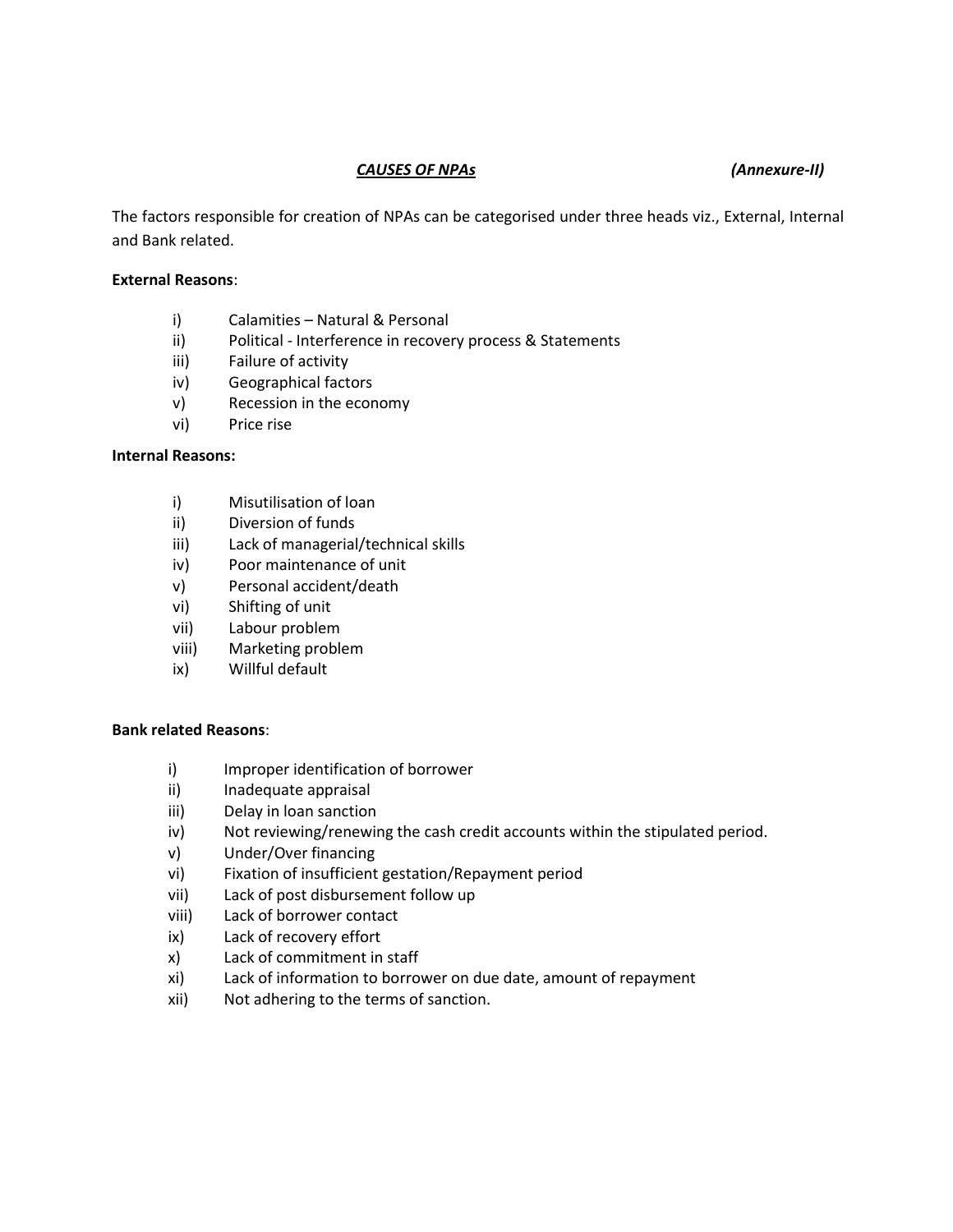### *Annexure-III*

## **NPA MONITORING REGISTER**

| SN | A/C No | Name of<br>the<br><b>Borrower</b> | <b>Purpose</b> | Date of<br><b>Sanction</b> | Loan<br>amount<br>Rs. | Outsta<br>nding<br>Rs. | Over<br>due<br>Rs. | Date<br>of NPA | <b>IRAC</b><br><b>Status</b> | <b>Action</b><br>crystalli<br>zed | <b>Action plan for</b><br>regularization |
|----|--------|-----------------------------------|----------------|----------------------------|-----------------------|------------------------|--------------------|----------------|------------------------------|-----------------------------------|------------------------------------------|
|    |        |                                   |                |                            |                       |                        |                    |                |                              |                                   |                                          |
|    |        |                                   |                |                            |                       |                        |                    |                |                              |                                   |                                          |
|    |        |                                   |                |                            |                       |                        |                    |                |                              |                                   |                                          |
|    |        |                                   |                |                            |                       |                        |                    |                |                              |                                   |                                          |
|    |        |                                   |                |                            |                       |                        |                    |                |                              |                                   |                                          |
|    |        |                                   |                |                            |                       |                        |                    |                |                              |                                   |                                          |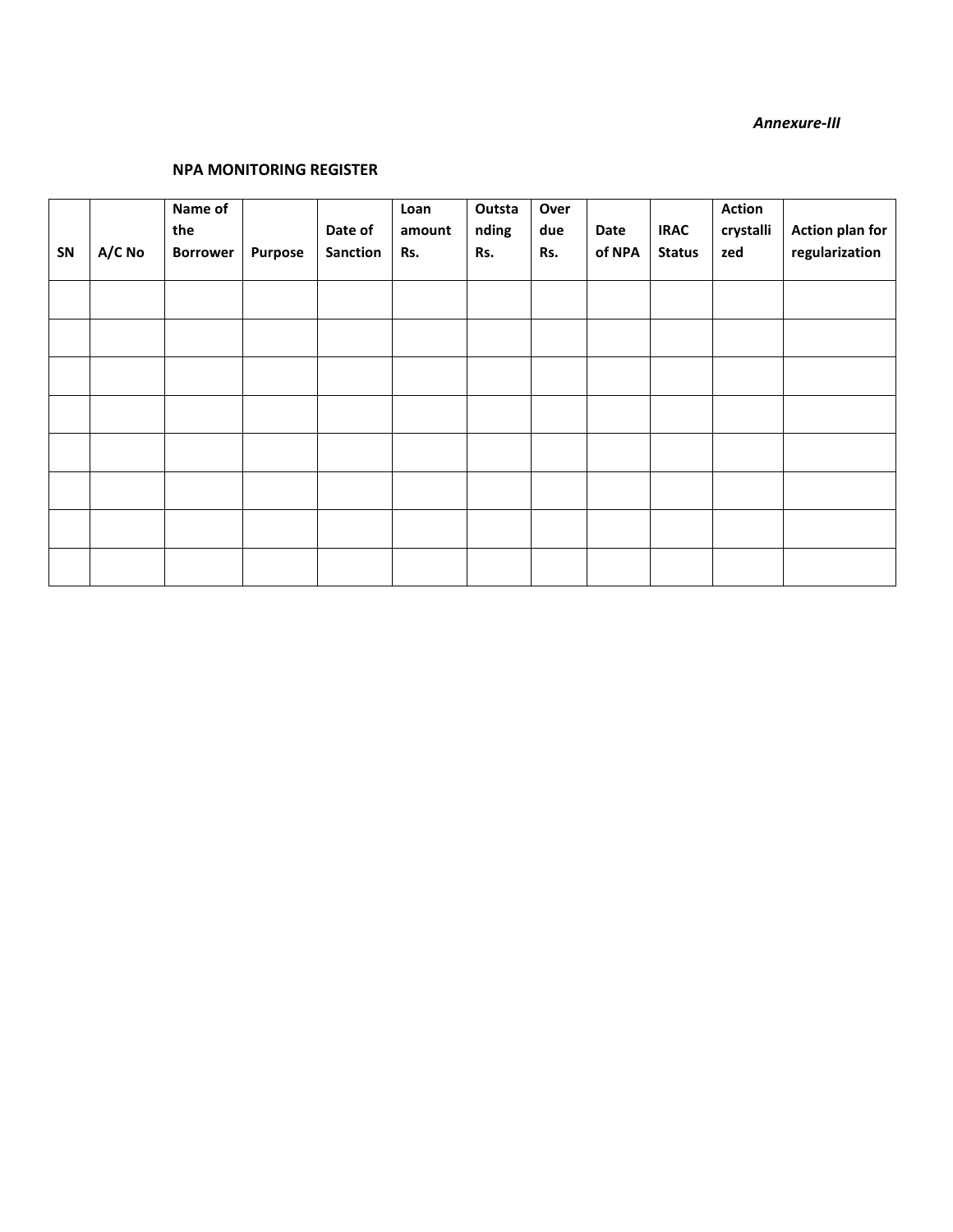#### *Annexure-V*

# **ANDHRA PRADESH GRAMEENA VIKAS BANK**

**REGION: BRANCH:**

## **PROBLEM LOAN (NPA & PNPA ACCOUNTS) REVIEW REPORT FOR RS.10.00 LAKHS AND ABOVE**

(This Review Report should be filled up after carrying out the tasks relevant to the review listed in *Annexure as applicable. Copy of sanction letter to be enclosed along with this format)*

## **1. Details of Loan:**

- a) Name of the Borrower:
- b) Account Number:
- c) Purpose of the loan:
- d) Date of sanction/Last renewal:
- e) Limit sanctioned: Rs.
- f) Drawing Power: Rs.
- g) Outstanding as on .... Rs.
- h) Overdue by Rs.

## 2. **Borrower's Profile/History**:

- 3. a) Date of NPA/PNPA:
	- b) IRAC Status: PNPA/SA/SSA/DA-1/DA-2/DA-3/LA
	- c) Provision held as on last March:
	- i) Provision on Secured Portion Rs. ii) Provision on unsecured Portion Rs.

TOTAL PROVISION (I +II) Rs.

d) Specify the adverse features observed in the running of the unit/conduct of the account:

4. Other Loans if any, with us. If so, specify the details

with asset category

## **5. Details of action initiated for recovery:**

- a) Date of approval given by the competent authority
- for filing suit in civil court/DRT:
- b) Date of filing of suit: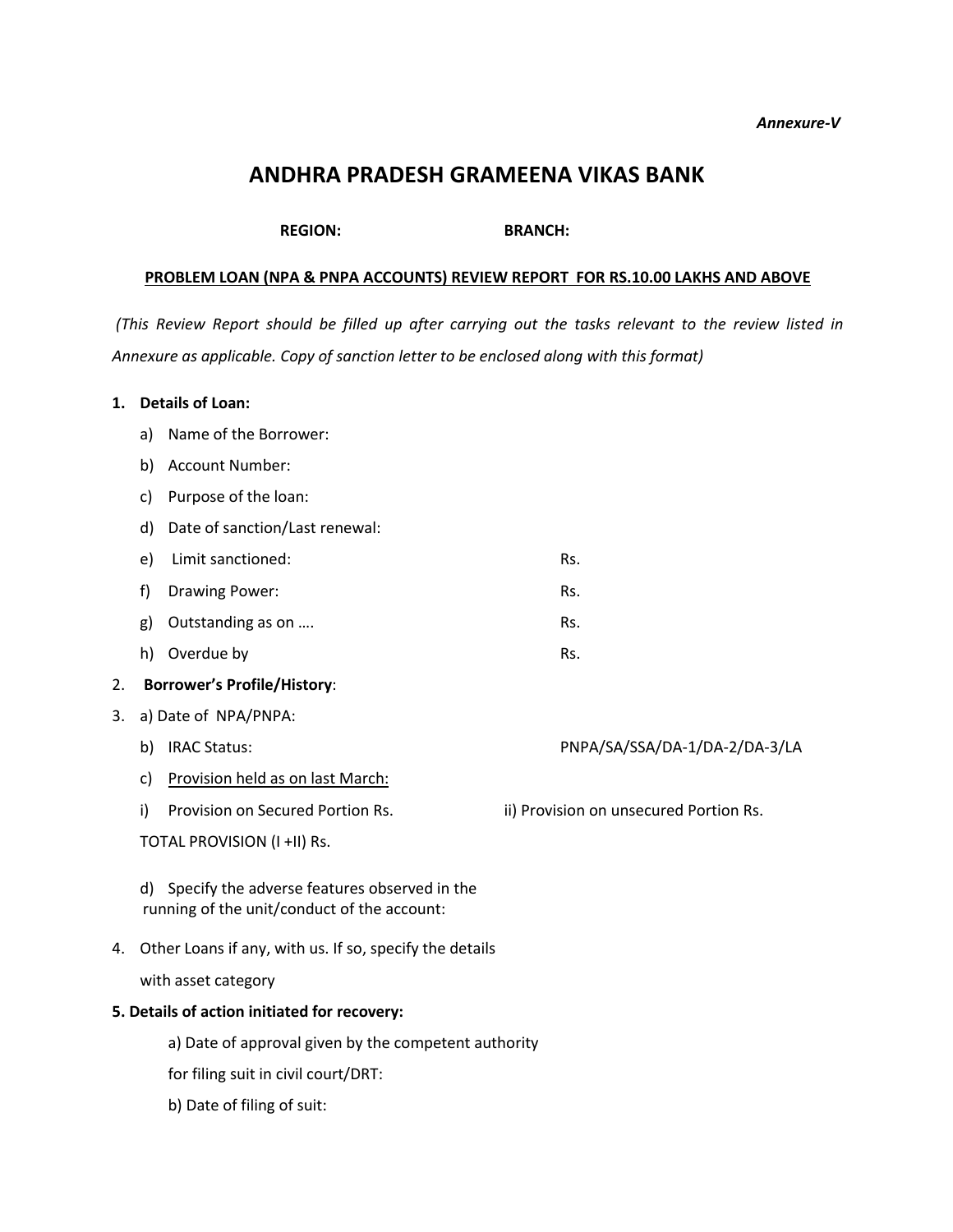- c) Suit amount:
- d) Present status:
- e) If decreed, specify whether it is preliminary/final/mortgage:
- f) Details of decree in brief:
- g) Date of filing Execution Petition (EP):
- h) If action initiated under SARFAESI

i) Date of issuing Demand Notice:

ii) Amount recalled: Rs.

iii) Response from the Borrower/Guarantor:

iv) Date of Possession Notice:

v) Response if any, from the Borrower/Guarantor:

- vi) Date of taking over physical Possession:
- vii) Date Sale proposed:

## **6. Details of Security available:** (Rs. in Lacs)

|                    | Description | Estimated        | Date of valuation/review |  |
|--------------------|-------------|------------------|--------------------------|--|
|                    |             | realizable value | of the property          |  |
|                    |             |                  |                          |  |
| Primary:           |             |                  |                          |  |
|                    |             |                  |                          |  |
|                    |             |                  |                          |  |
| <b>Collateral:</b> |             |                  |                          |  |
| <b>Agriculture</b> |             |                  |                          |  |
| Non-agriculture    |             |                  |                          |  |
|                    |             |                  |                          |  |

| Date of valuation: | Present Value of the Security: Rs. |
|--------------------|------------------------------------|
|                    |                                    |

Name and address of the valuer:

Date of last inspection of the unit by the Branch Manager:

Value of the property as per Branch Manager: Rs.

7. Reasons for the account becoming PNPA/NPA account: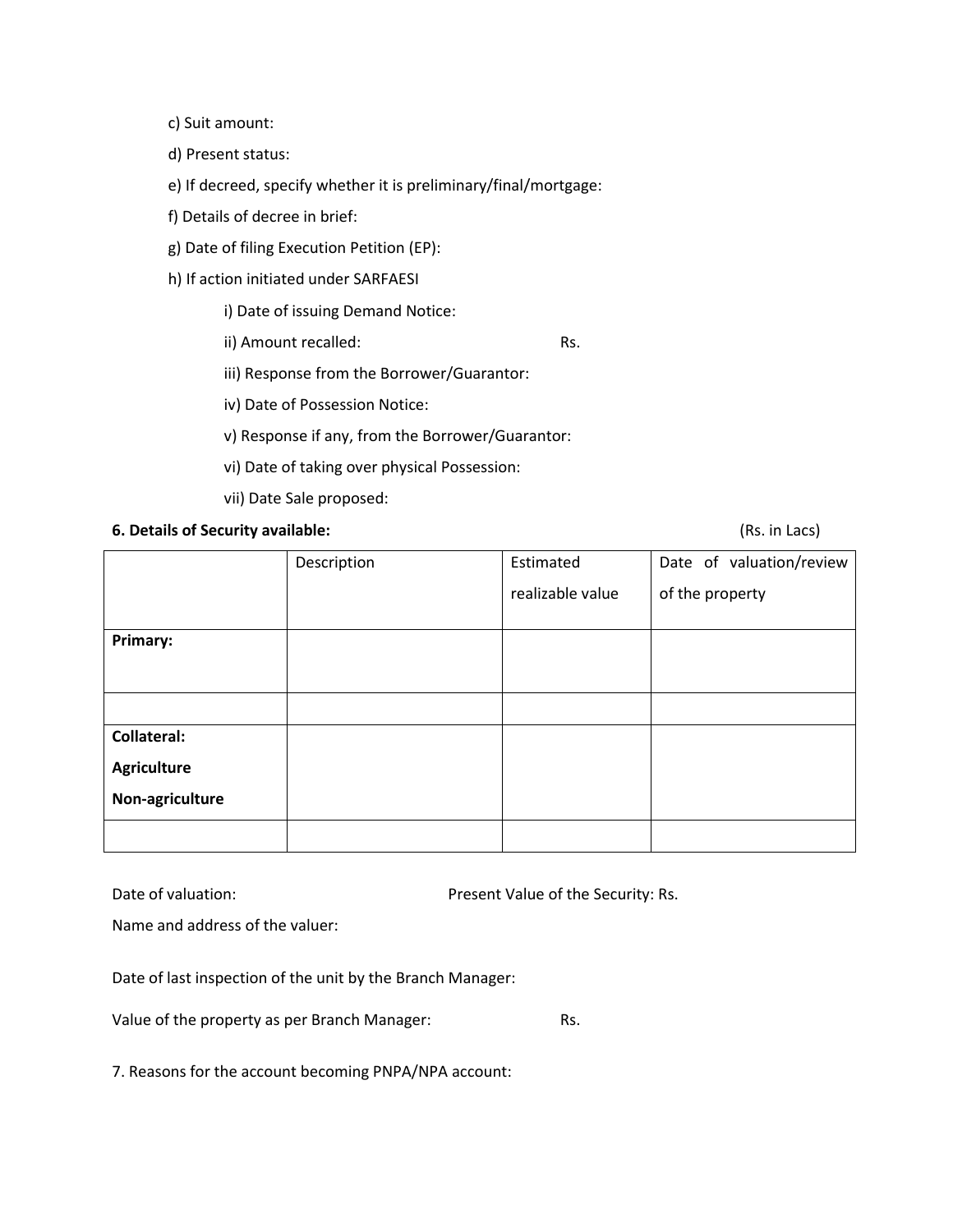- 8. Comment on Staff accountability, if any:
- 9. Current status of the security documents held on the

account and the charges created in Bank's favour

(Comment whether documents are in order and enforceable

& Charge created on the mortgaged property i.e. Memo-

Random filed with SRO etc.,)

10. Date of last inspection and of meeting with the borrowers And/or guarantors to discuss the problems observed:

11. Summary of observations/discussions with Borrower:

- 12. Action taken/proposed, with time line:
- 13. If the proposed action plan is approved and implemented when is the account likely to be upgraded/or our dues realized: (Please mention time schedule, the expected results, to the extent possible)
- 14. Recommendations of the Branch:

**Date: Field Officer Branch Manager**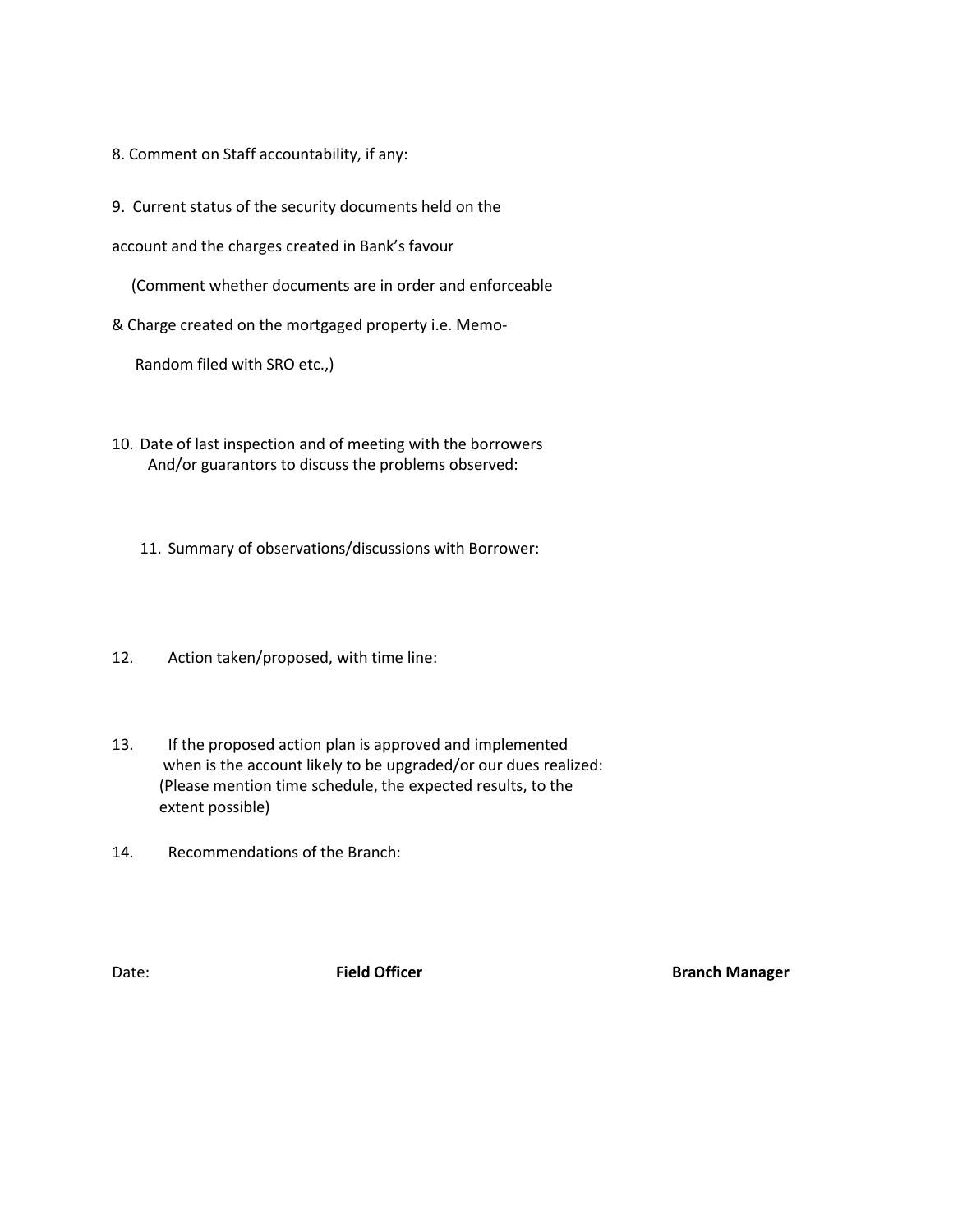## **CHANGES MADE IN POLICY**

| S.<br>No.      | <b>Existing Policy</b>                                                                                                     | Change proposed                                                                                                                                                                                         |
|----------------|----------------------------------------------------------------------------------------------------------------------------|---------------------------------------------------------------------------------------------------------------------------------------------------------------------------------------------------------|
| $\mathbf{1}$   | Page.1 Para.2: Classification of potential<br>NPAs as IRAC-1 & 2                                                           | As we have introduced new NPA module in CBS on<br>the lines of SBI, IRAC codes for potential NPAs have<br>been changed to IRAC- 1, 2 & 3                                                                |
| $\overline{2}$ | Page.3                                                                                                                     | Page.3 Para 4.2 Introduction of NPA Monitoring<br>Register during the year for crystallisation of NPAs                                                                                                  |
| 3              | Page.3 Para 4.3 b Details of KCC accounts<br>appearing as NPAs on account of not<br>granting holiday                       | Page.3 Para 4.3 b replaced with details of Quick<br>Mortality are being advised at fortnightly intervals.<br>Since, we have introduced new NPA module,<br>granting of holiday is taken care by the CBS. |
| 4              | Page.4 Para 4.8                                                                                                            | Incorporated Item (ix): VO wise list (as per                                                                                                                                                            |
|                |                                                                                                                            | Annexure-IV) have to be compiled to have entire                                                                                                                                                         |
|                |                                                                                                                            | information of all SHGs at one place and to update                                                                                                                                                      |
|                |                                                                                                                            | the same once in a month                                                                                                                                                                                |
| 5.             | Page.5 Para 4.8 b                                                                                                          | Incorporated item iv Filing of suits praying<br>a)                                                                                                                                                      |
|                |                                                                                                                            | attachment<br>properties<br>for<br>of<br>duly                                                                                                                                                           |
|                |                                                                                                                            | ascertaining the assets possessed by the                                                                                                                                                                |
|                |                                                                                                                            | borrower and guarantor                                                                                                                                                                                  |
|                |                                                                                                                            | b) Incorporated item xii Furnishing lists of                                                                                                                                                            |
|                |                                                                                                                            | defaulters under Govt. sponsored schemes                                                                                                                                                                |
|                |                                                                                                                            | to respective agencies                                                                                                                                                                                  |
|                |                                                                                                                            | c) Incorporated item xiii Filing of cheating                                                                                                                                                            |
|                |                                                                                                                            | wherever<br>against<br>borrowers<br>cases                                                                                                                                                               |
|                |                                                                                                                            | misutilisation of funds has taken place                                                                                                                                                                 |
| 6              | Page.6 Para 4.9 Master Circulars                                                                                           | Replaced with latest circular as item No.4.10                                                                                                                                                           |
| $\overline{7}$ | Para 4.10 Hand book "Kara<br>Page.6<br>Deepika" deleted                                                                    | Para 4.20 incorporated                                                                                                                                                                                  |
| 8              | Page.7 Para 5.1 & 5.2 Discretion for<br>according approval to transfer to Recalled<br>debts, Filing of suits and write off | Revised instructions incorporated                                                                                                                                                                       |
| 9              | Preventive measures                                                                                                        | Point No.25 included                                                                                                                                                                                    |
|                |                                                                                                                            |                                                                                                                                                                                                         |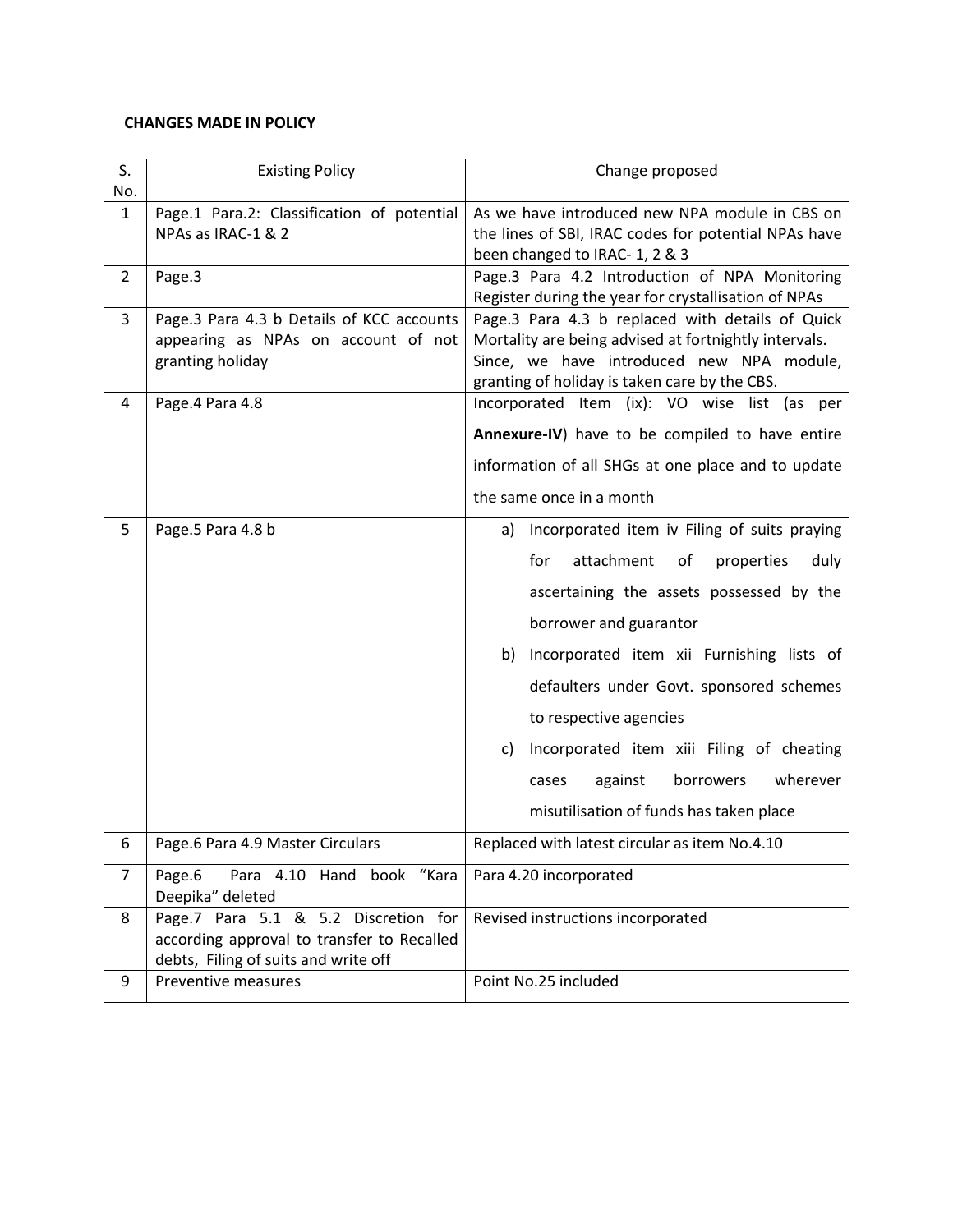# **ఆంऴధ ऴపࢰ ऴڴࠬణ ࣒ڒ ࠈङ ంڡ**

((పధాన కార్యాలయం : వరంగల్)

**Annexure-IV (b) (To be provided to Book keepers / VO leaders )**

 $2^{\circ}$ ్యంక్ శాఖ పేరు :  $\frac{1}{2}$  బా $\frac{1}{2}$ రీజనల్ ఆఫీస్ (RO ) పేరు : ।గామము : VO ࡅకए ߮ࡏ : VO ఏరओ ݟన ޙ : VO ࡹ ఉనऒ࠴తంफ సࠜङ ల సంఖङ : (A ): 1 వ VO లీడర్ పేరు : సంఖ్య సంఖ్య సంఖ్య సంఖ్య సంఖ్య సంఖ్య సంఖ్య సంఖ్య సంఖ్య సంఖ్య సంఖ్య :<br>1వ VO లీడర్ పేరు : సంఖ్య సంఖ్య సంఖ్య సంఖ్య సంఖ్య సంఖ్య సంఖ్య సంఖ్య సంఖ్య సంఖ్య సంఖ్య సంఖ్య సంఖ్య సంఖ్య సంఖ్య స సెల్ నెంబర్ :  $\overline{S}$ B ఖాతాలు తెరవని వారిసంఖ్య :

BOOKKEEPER /CA /యొక్క పేరు : BOOKKEEPER /CA /యొక్క సెల్ నెంబర్ :

VO లో ఉన్న మొత్తము పొదుపు (Thrift ) : రూ.  $\sim$  VO యొక్క ఋణము మొత్తము :రూ .

| ్షకమ<br>సంఖ్య  | SHG యొక్క $\frac{1}{2}$ పేరు | సభ్యు | ల  ఖాతా<br>సంఖ్య <mark>నెంబర్</mark> | ఋణము<br>మంజూరీ<br>చేసినతేదీ | మంజూరు<br>ಹೆಸಿನ<br>ఋణము | ఈ రోజుకు       | పు.ఉ.<br>స్కవుము<br>గా<br>లేనట్లయి<br>తే<br>పెండింగ్<br>లా రోజు<br>బాకీ ఉన్న పడిన<br>మొత్తము మొత్తము<br>రూ | సభ్యుల<br>పొదుపు<br>మొత్తము<br>రూ | జమ<br>ఖాతా<br>నెంబర్ | జమ<br>ఖాతాలో<br>ఉన్న<br>నిల్య రూ | <b>IRAC</b><br>status | <b>NPA</b><br>అయిన<br>తేదీ |    |
|----------------|------------------------------|-------|--------------------------------------|-----------------------------|-------------------------|----------------|------------------------------------------------------------------------------------------------------------|-----------------------------------|----------------------|----------------------------------|-----------------------|----------------------------|----|
| 1              | $\overline{2}$               | 3     | 4                                    | 5                           | 6                       | $\overline{7}$ | 8                                                                                                          | 9                                 | 10                   | 11                               | 12                    | 13                         | 14 |
| $\mathbf{1}$   |                              |       |                                      |                             |                         |                |                                                                                                            |                                   |                      |                                  |                       |                            |    |
| $\overline{2}$ |                              |       |                                      |                             |                         |                |                                                                                                            |                                   |                      |                                  |                       |                            |    |
| 3              |                              |       |                                      |                             |                         |                |                                                                                                            |                                   |                      |                                  |                       |                            |    |
| 4              |                              |       |                                      |                             |                         |                |                                                                                                            |                                   |                      |                                  |                       |                            |    |
| 5              |                              |       |                                      |                             |                         |                |                                                                                                            |                                   |                      |                                  |                       |                            |    |
| 6              |                              |       |                                      |                             |                         |                |                                                                                                            |                                   |                      |                                  |                       |                            |    |
| $\overline{7}$ |                              |       |                                      |                             |                         |                |                                                                                                            |                                   |                      |                                  |                       |                            |    |
| 8              |                              |       |                                      |                             |                         |                |                                                                                                            |                                   |                      |                                  |                       |                            |    |
| 9              |                              |       |                                      |                             |                         |                |                                                                                                            |                                   |                      |                                  |                       |                            |    |
| 10             |                              |       |                                      |                             |                         |                |                                                                                                            |                                   |                      |                                  |                       |                            |    |